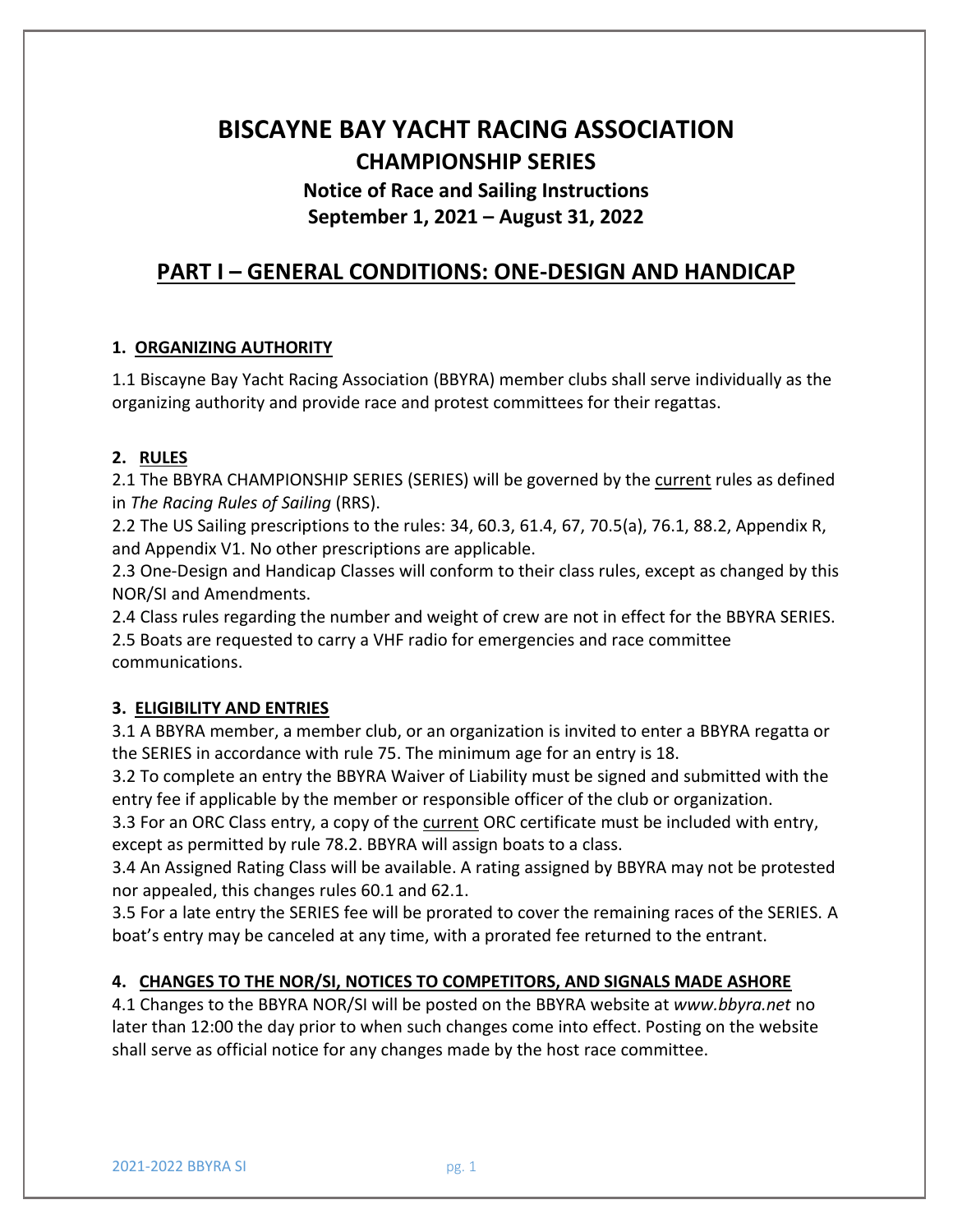4.2 Signals made ashore will be displayed on the flagpole of the host club. When Signal **AP** is made ashore, no warning signal shall be made in less than 60 minutes after its removal. This changes rule RACE SIGNALS.

## **5. CHECK IN**

5.1 On each race day boats will check in with the race committee before a boat's first warning signal of the day by sailing past the stern of the signal vessel until acknowledged by the race committee or checking in by VHF radio. No check in will be taken during a sequence. Boats failing to check in will be considered not competing and will be scored DNC.

## **6. DISCLAIMER OF LIABILITY**

 6.1 In addition to rule 3, DECISION TO RACE, the safety of a boat and her entire management shall be the responsibility of the owner(s), and the person in charge. Sailing is an activity that has an inherent risk of damage and injury. Competitors in these events participate entirely at their own risk. The race organizers (organizing authority, race committee, protest committee, host club, sponsors, or any other organization or official) will not be responsible for damage to any boat or other property or the injury to any competitor, including disease and death, sustained as a result of participation in these events. By participating in these events, each competitor agrees to release the race organizers from any, and all liability associated with participation in the event to the fullest extent permitted by law.

 6.2 Based on any public health consideration, BBYRA recommends competitors follow Centers for Disease Control and Prevention, State of Florida and Miami-Dade County guidelines and policies regarding the Covid 19 and Influenza viruses in effect at the time of each race. 6.3 Before participation in any BBYRA event, owner(s), competitors, coaches and/or support personnel shall sign the Waiver of Liability posted on the BBYRA website. Compliance with this rule shall be the responsibility of the vessel owner and/or the person in charge and failure to comply will subject the boat to disqualification from the regatta or regattas.

## **7. SAIL NUMBERS**

7.1 Sail numbers are required per Appendix G. Class insignia and national letters are not required. This changes rule 77.

7.2 Sail numbers will be the same as the numbers with which the boat is entered. After a warning, a boat failing to comply with this instruction will be scored DNC until the boat's sail numbers are in compliance with Appendix G.

7.3 Temporary change of sail numbers may be made only with prior acceptance by the race committee.

## **8. SCHEDULE OF RACES**

8.1 The warning signal for the first race of each day is scheduled for **11:30**.

8.2 Three races may be conducted each day with a maximum of five races for two-day regattas.

8.3 Classes may be started sequentially (rolling starts), individually or simultaneously.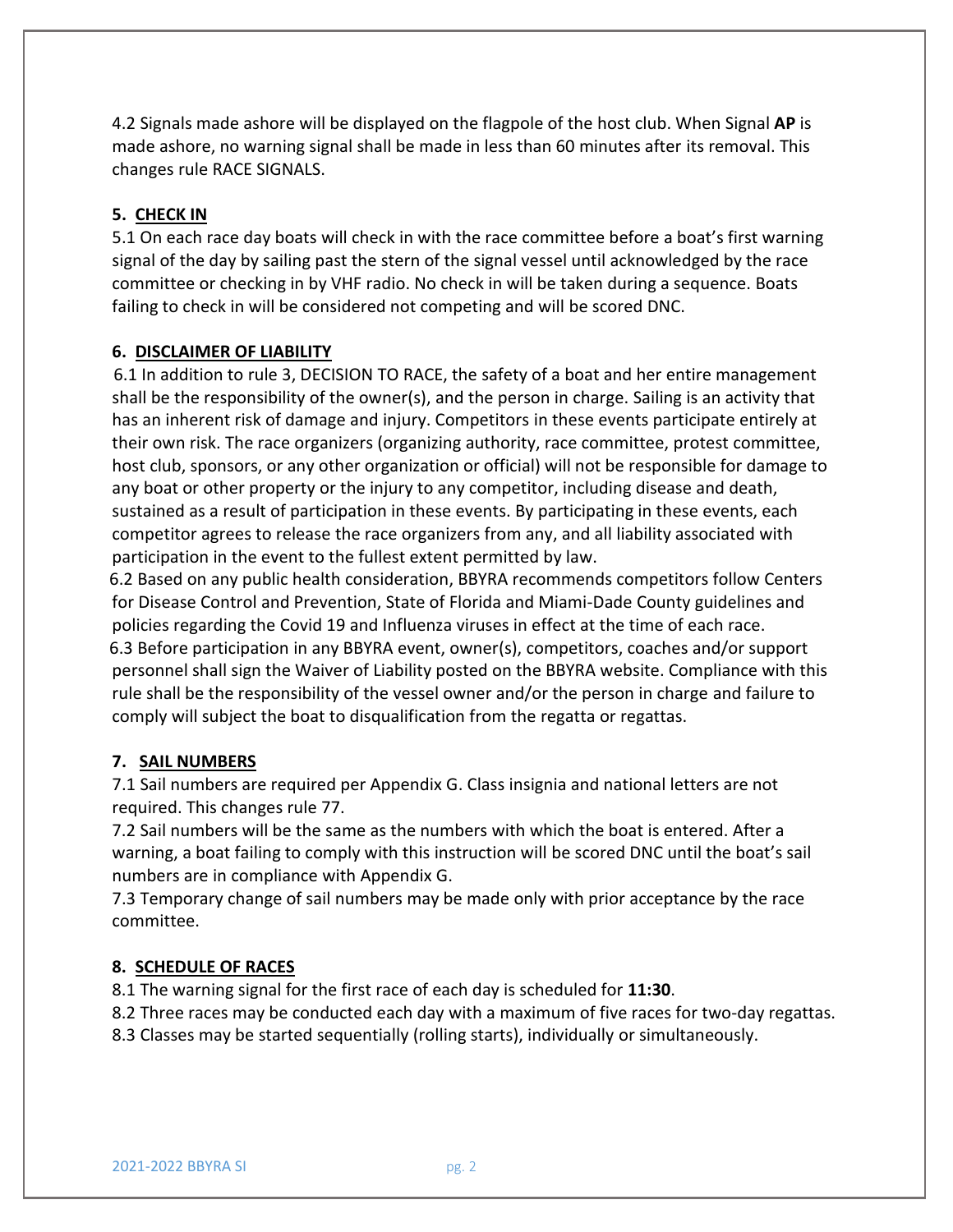## **9. RADIO COMMUNICATION**

9.1 From the first preparatory signal until all racing is completed for the day a boat may only use VHF radio or cell phone for emergencies or communication with the race committee. 9.2 The race committee channel will be posted on the BBYRA website. The race committee may change the channel by posting the change on the signal vessel.

9.3 The race committee may attempt to notify by VHF boats that are identified as OCS. Failure of the race committee to make a broadcast or to time it accurately will not be grounds for a request for redress. This changes rule 62.1.

## **10. SAFETY REGULATIONS**

10.1 A boat withdrawing from a race or regatta shall inform the race committee as soon as practicable. A boat failing to conform to this rule will be scored DNC for the regatta. This changes rule A5.1, A5.2, and A10.

10.2 During a BBYRA Regatta, when a SUPPORT PERSON is the single operator of a motorboat less than 26 feet in length that individual shall be attached to an Engine Safety Cut-Off Switch ('*Kill Switch'*) before the engine is started and at all times when it is operational.

## **11. COURSES**

11.1 The BBYRA COURSES card as published on the website displays Designated Courses and Designated Marks.

## 11.2 *Designated Courses:*

11.2.1 Prior to a warning signal the race committee will display in sequence of class starts, the letter of the course to be sailed, the number-letter of the first mark (1X, 1Y, or 1Z) and the magnetic bearing and distance in nautical miles to Marks 1 X, 1Y, or 1Z. Single marks will be left to port.

11.2.2 For Windward/Leeward Courses a gate may be deployed for Mark 3. Boats will pass through the gate and may round a mark on either side. Marks 3p/3s.

11.2.3 For Windward/Leeward Courses an inflatable mark of a different color and/or shape may be deployed to weather of Mark 3 as an alternate rounding mark. Mark 3A. The race committee will indicate this mark is deployed and the classes to which it applies by appending **A** to their designated course.

11.2.4 For boats on a Windward/Leeward Course on the final leg to finish, if Mark 3 and 3A remain deployed they are not a mark of the course and may be passed on either side.

11.2.5 For boats on a Triangular Course on the final leg to finish, Mark 3 is to be left to port. 11.3 *Designated Marks:*

11.3.1 Prior to the warning signal the race committee will display the sequence of starts and the marks of the course for each class. If the first mark is an inflatable mark, the magnetic bearing and distance to the mark in nautical miles will be displayed.

11.3.2 The marks will be displayed with the designated mark in an upper-case letter and the side to be left by an adjacent lower-case letter (leave mark to port - **p**, leave mark to starboard **s**).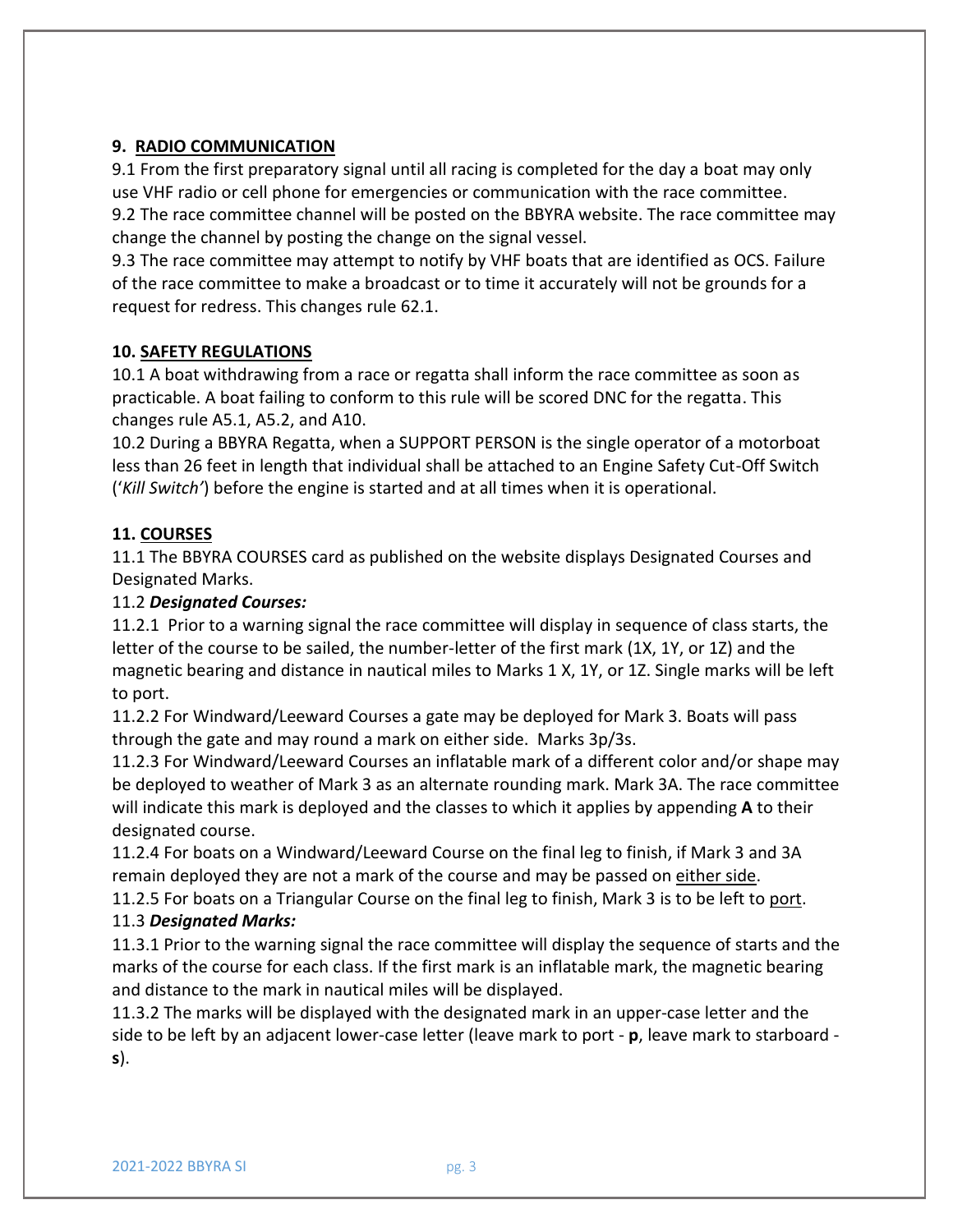## **12. MARKS, STARTING LINE, FINISHING LINE**

12.1 The starting line will be between a staff displaying an orange flag on a race committee vessel at the starboard end and a yellow inflatable mark, or a staff displaying an orange flag on a race committee vessel, at the port end.

12.2 For a downwind finish on courses WD, W2D, and T2D - the finishing line shall be between a staff displaying a blue flag on a race committee vessel at the starboard end and a yellow inflatable mark.

12.3 For an upwind finish on courses WU, W2U, and TU - the finishing line will be between a staff with a blue flag on a race committee vessel at the starboard end and Mark 1X at the port end.

12.4 If the race committee intends to start another race, it will display flag **R** with no sound signal while boats are finishing. If no other races will be started, flag **H** will be displayed with no sound signal.

12.5 If the course board is changed before a starting sequence the race committee will display flag **L** with one sound signal prior to the next warning signal.

## **13. RECALLS**

13.1 For sequential starts that are rolling, a recalled class will revert to the end of the sequence. This changes rule 29.2.

13.2 For sequential starts that are not rolling, a recalled class will not revert to the end of the sequence but shall be restarted.

## **14. CHANGING THE NEXT LEG OF THE COURSE:**

14.1 Changes will be made in accordance with rule 33.

14.2 Changed inflatable marks of the course and Mark 3A will not be yellow, except for a changed finishing mark.

## **15. PENALTIES AND PROTESTS**

15.1 A boat intending to file a protest or a request for redress regarding an incident in the racing area shall inform the race committee of intent either orally, by VHF radio or by cell phone as soon as practicable following the boat's finish of that race. This changes rules 61.3 and 62.2.

15.2 In order to file a protest or request for redress, by 18:00 on the day following the incident a protest must be submitted by **Email** to the race officer or to the club race chairman as stated in an amendment to the sailing instructions for a specific event. The protest committee and parties to the protest will convene at the host club at 19:00 hours on the Thursday following the event, or at such other time and place agreed upon by all parties. If stated in the amended sailing instructions for a specific event, the protest committee, at its discretion may use a video conference protest hearing process to replace an in-person hearing.

15.3 DO NOT SEND RACE PROTESTS OR REQUESTS FOR REDRESS TO BBYRA.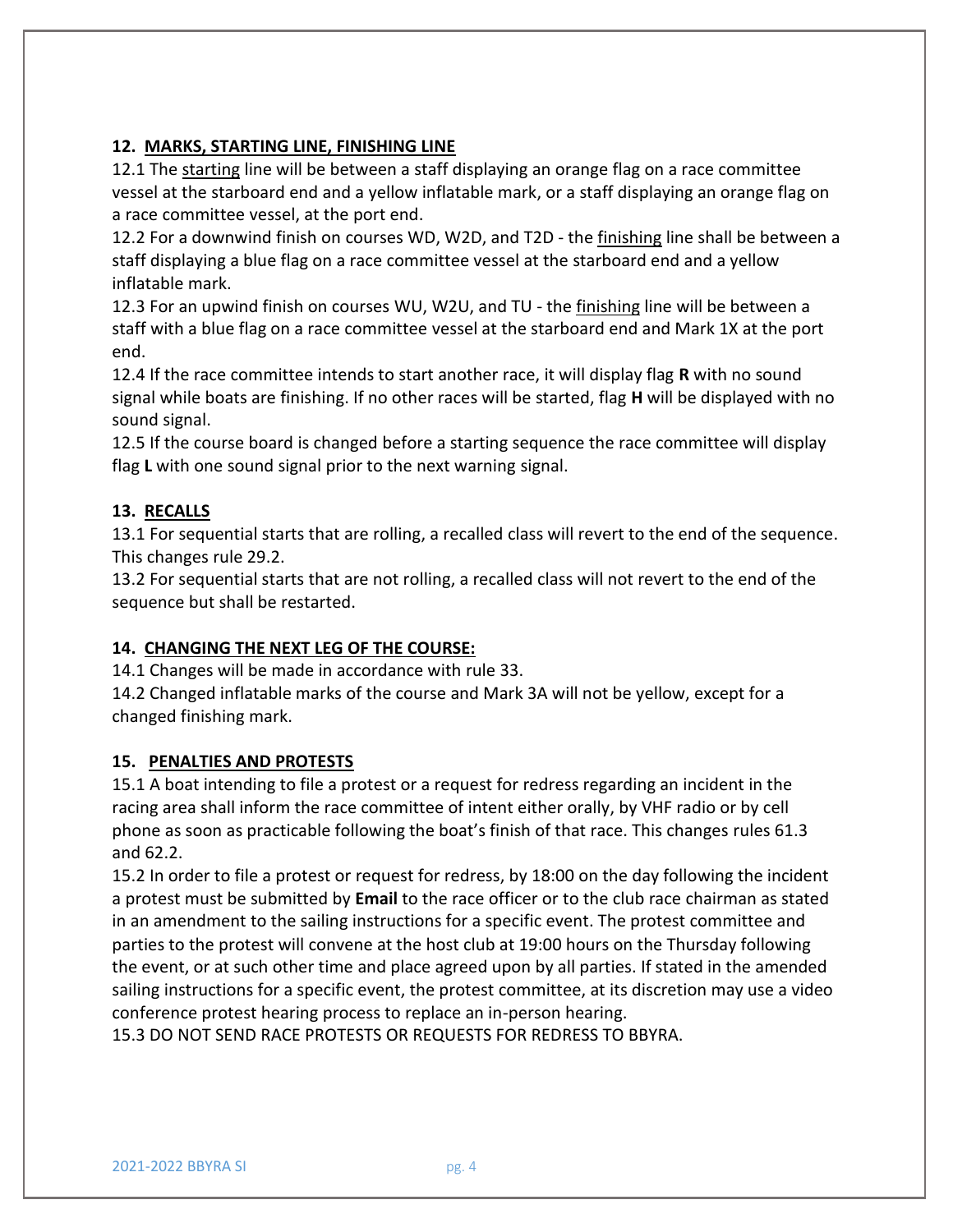## **PART II: ONE-DESIGN CLASSES**

## **OD1. CLASSES, CLASS FLAGS**

OD1.1 Three or more one-design boats entered in BBYRA will qualify as a class.

OD1.2 Class flags will be the class insignia on a white background. If there is a Beach Cats class that flag will be specified on the RC board.

OD1.3 If BBYRA has constituted a class for a boat she will be registered in that class. In the absence of a BBYRA one-design class, a self-bailing one-design boat which is maintained in compliance with H1.2 and has a valid ORC certificate may register in a Handicap Class. OD1.4 A class boat may register in both OD and Handicap provided they have a current rating certificate. If registered in OD, the fee for handicap will be 50% discount.

## **OD2. RACING AREA**

OD2.1 Boats will assemble approximately 0.5 NM south of the east entrance to Dinner Key Channel. (Donovan's Light).

## **OD3. THE START**

OD3.1 The warning signal will be made 3 minutes before the starting signal, the preparatory signal 2 minutes before the starting signal. This changes rule 26.

OD3.2 A boat starting 3 minutes or later after her starting signal will be scored DNS without a hearing. This changes rules A5.1, and A5.2.

## **OD4. TIME LIMITS**

OD4.1 The time limit for the first boat in each class to sail a Designated Course and finish will be 75 minutes.

OD4.2 A boat failing to finish within 15 minutes of the first boat to finish in her class will be scored DNF. This changes rules A5.1 and A5.2

## **PART III: SAILING INSTRUCTIONS - HANDICAP CLASSES**

## **H1. RATING SYSTEMS**

H1.1 BBYRA will establish ORC, PHRF, Assigned Rating Classes (ARC), and Multihull.

H1.2 Boats with a rating changed during the SERIES shall sail with the new rating effective the date of the change. Accumulated points for the SERIES will remain unchanged. A boat that is modified creating a rating change shall lose accumulated points.

H1.3 The *Time on Time* scoring option shall be used for Handicap Classes.

H1.4 The MASF scoring option shall be used for Multihull class.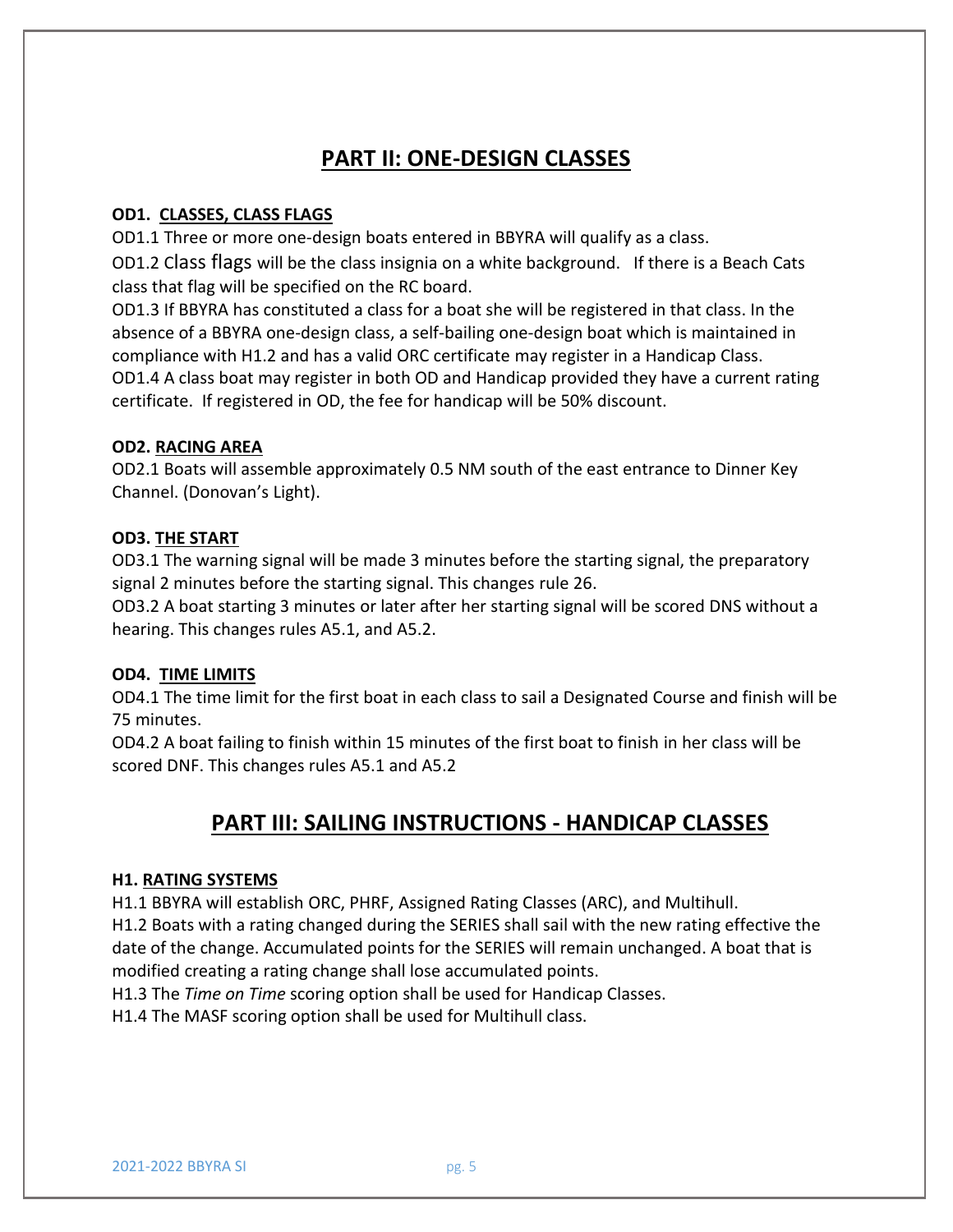#### **H2. CLASS PENNANTS**

H2.1

 Class 1 ORC - Dark Blue and White Class 2 PHRF - Orange and White Class 3 ARC – Green or Green and White Class 4 Multihulls - Solid Dark Blue

#### **H3. RACING AREA**

H3.1 Boats will assemble approximately 1.0 NM south of the east entrance to Dinner Key Channel. (Donovan's Light).

#### **H4. THE START**

H4.1 Races will be started in accordance with rule 26. A boat starting 5 minutes or later following her starting signal will be scored DNS without a hearing. This changes rule A5.1 and A5.2.

#### **H5. TIME LIMITS**

H5.1 The time limit for the first boat in each class to sail the course and finish will be 90 minutes for Designated Courses and 4 hours for Designated Marks.

H5.2 Boats failing to finish within 30 minutes for Designated Courses and 60 minutes for Designated Marks of the first boat to finish in her class will be scored DNF. This changes rules 35, A5.1, and A5.2.

## **H6. HANDICAP SCORING - ORC**

H6.1 ORC Designated Courses that do not include Mark 2 shall be scored "Windward/Leeward". Designated Courses that include Mark 2 and Designated Marks shall be scored "Long Distance". H6.2 The ORC "*Triple Number"* shall be MEDIUM, unless for the last vessel to finish in each class the average wind velocity has been below 8 knots the triple number shall be LOW or if the average wind velocity has been above 16 knots the triple number shall be HIGH for that class.

## **PART IV: SERIES, SCORING, AND PRIZES**

#### **S1. SERIES**

S1.1 The yacht clubs of BBYRA may schedule up to a total of 10 regattas for the SERIES. S1.2 A minimum of two BBYRA registered boats in a class must receive finishing points in a race in order to acquire points for the SERIES. This changes rule 90.3(a).

S1.3 A boat's BBYRA SERIES score will consist of the boat's best six regattas. The number of regattas will be reduced by one for a class in a regatta or for a regatta that is abandoned and not re-sailed.

S1.4 A series may be abandoned if less than 4 regattas are run.